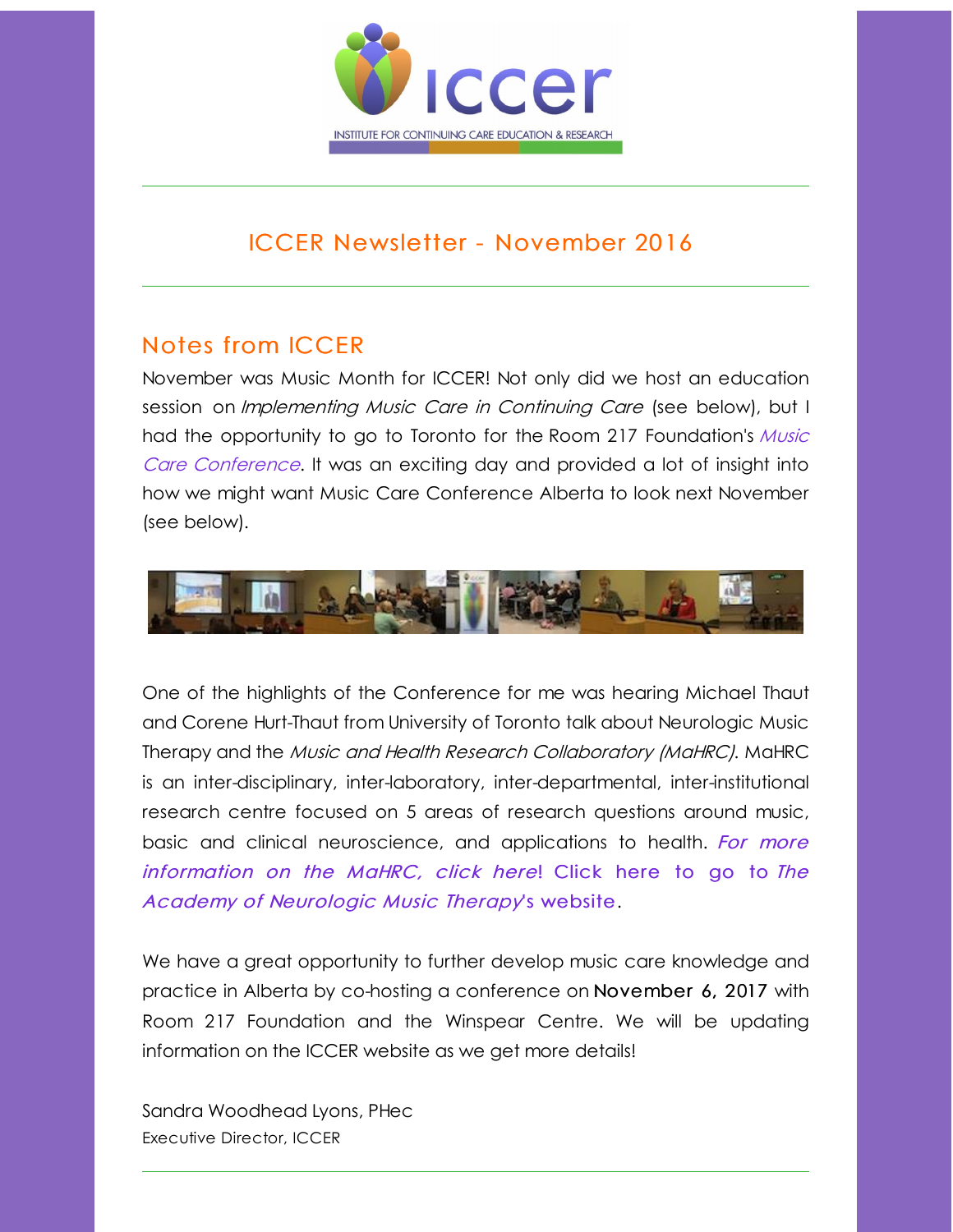## Out & About with ICCER

- November 9th ICCER hosted *Implementing Music Care in Continuing* Care. We had two main sites (Edmonton Clinic Health Academy and Rockyview General Hospital in Calgary), with an additional 25 sites joining by videoconference, from High Level in the north to Milk River in the south! We also had over 30 teleconference lines registered. Speaker [presentations](http://r20.rs6.net/tn.jsp?f=001tQfySHXq9Ry0zqXAmackPNSxugpBNBCthHQbLQW2OYPkcsR-jSQ8quH6kQb_opJr0VCtjMeVgpJMiNjoLSf5414p4wucNVxeT_C-XLzLIHEBlhL7vMrAKms4lH1OO190QnlSwANycb-VvxMij4u4xeCuCiSi-tGq5_MNOPWdlBoSMFJlx8-ZHGF4ESqPec7VW3BW-wu0bTk=&c=&ch=) from this session can be found on ICCER's website - click here!
- November 17th The Alberta Association on Gerontology hosted a networking dinner and presentation with Dr. Erika Goble, NorQuest College. Click here to see Erika's presentation: Is it time to stop searching for a magic bullet? [Re-examining](http://r20.rs6.net/tn.jsp?f=001tQfySHXq9Ry0zqXAmackPNSxugpBNBCthHQbLQW2OYPkcsR-jSQ8quH6kQb_opJrdeP1zO44GJdI8ZU4vWsOXcPA_17bNK6pW2j-KTXFvw2JDIBEcK6wcFhv-5t04QF15TY_FbE48Rk2Pmozq28y-0-t2J6Wwuuw3Wxq9gJgrB2vsq94WJ7AvC-fr04nrHy3JvAvTpnTUi8uIr1HQ0evGfY43bxsHdVVrvC7HytAFnEBYSTsFyqAEA==&c=&ch=) the role of familystaff relationships in quality continuing care.

### Save the date!

Behavioural Supports 2017

ICCER is collaborating with *Complex Needs Initiative* to bring the 5th annual event on managing responsive behaviours on February 23, 2017. This will be a practical session where individuals will learn approaches, grounded in theory, for communicating with persons with responsive behaviours and other communication barriers. More details will be sent out over the next couple of months!

### Music Care Conference 2017

ICCER is excited to announce our collaboration with Room 217 and the Winspear Centre to offer the Music Care Conference in Edmonton on November 6, 2017! Stayed tuned for more information.



### Meet Our Members

#### ICCER Steering Committee

In this issue, we are featuring Dr. R.G. (Bob) Haennel, Interim Dean of the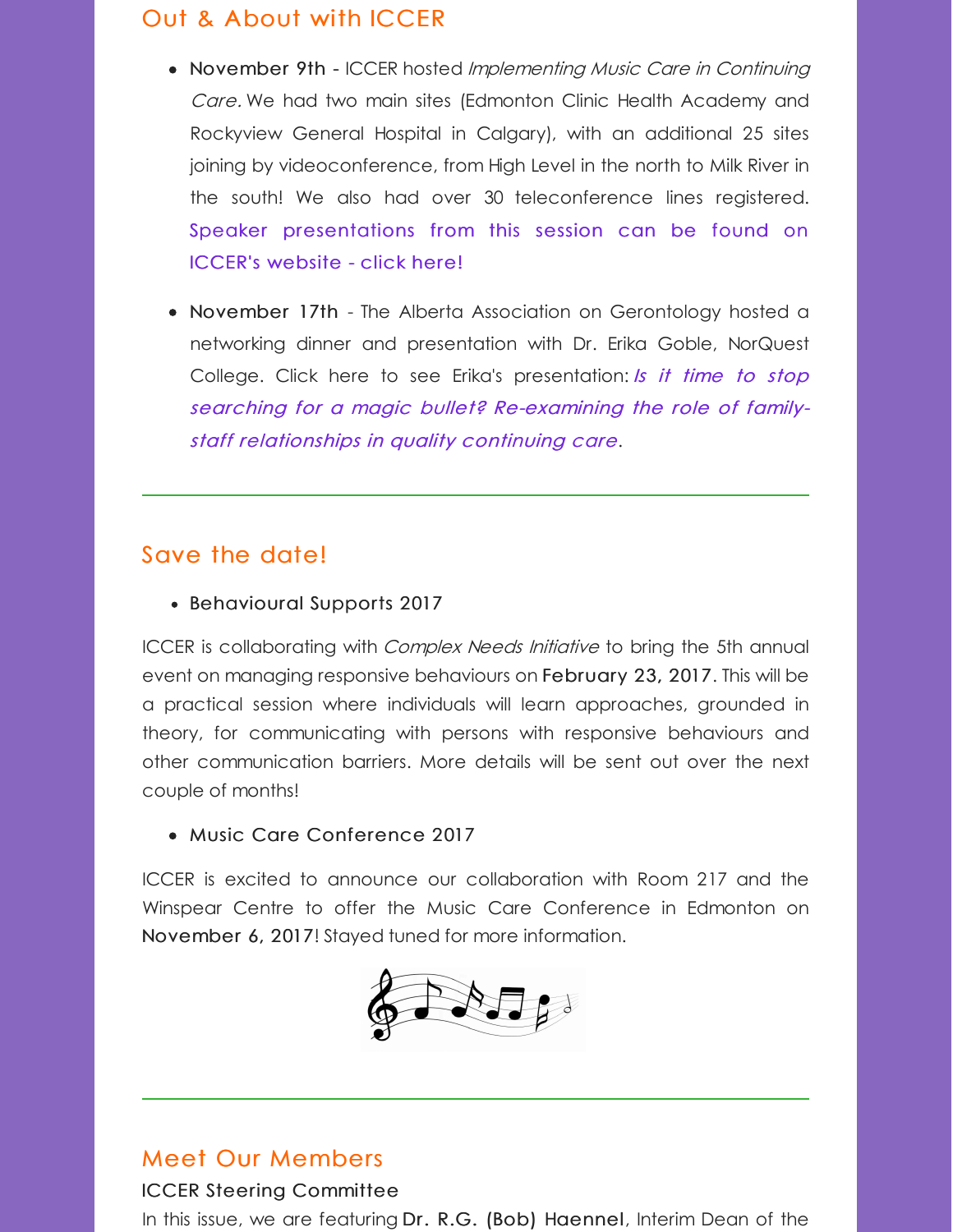Faculty of Rehabilitation Medicine at the University of Alberta. Bob received his PhD in 1987 and completed a post-doctoral fellowship in the Division of Cardiology at the University of Alberta. He joined the Faculty in 2005 as Chair of the Physical Therapy Department.



What do you find most challenging about preparing health care workers?:

The lack of clinical placements for students is a challenge.

**Nhat changes would you like to see in continuing** care (CC) education over the next five years?

I would like to see more interdisciplinary activities both in the classroom and in the placements. Also, for those who work in continuing care, a better

understanding of the various roles and responsibilities.

What has surprised you most about working with ICCER?

The diversity of the individuals and organizations involved. There is a need to integrate both education and research across the various partners.

# **EN UNIVERSITY OF**

# Join our Community of Practice

### Music Care CoP

Many ICCER member organizations have implemented music care programs at their sites, or are interested in doing so. To help ICCER members become more aware of the music care options and help them select a program, we have created a Community of Practice (CoP).



### What is a Community of Practice?

A CoP is a group of individuals with a common purpose and interest, and discuss ideas and experiences to improve the way they practice. In this case, the CoP is focused on music care and how to best implement it into continuing care sites.

### What is ICCER's role?

The success of a CoP is based on those interested in participating. ICCER will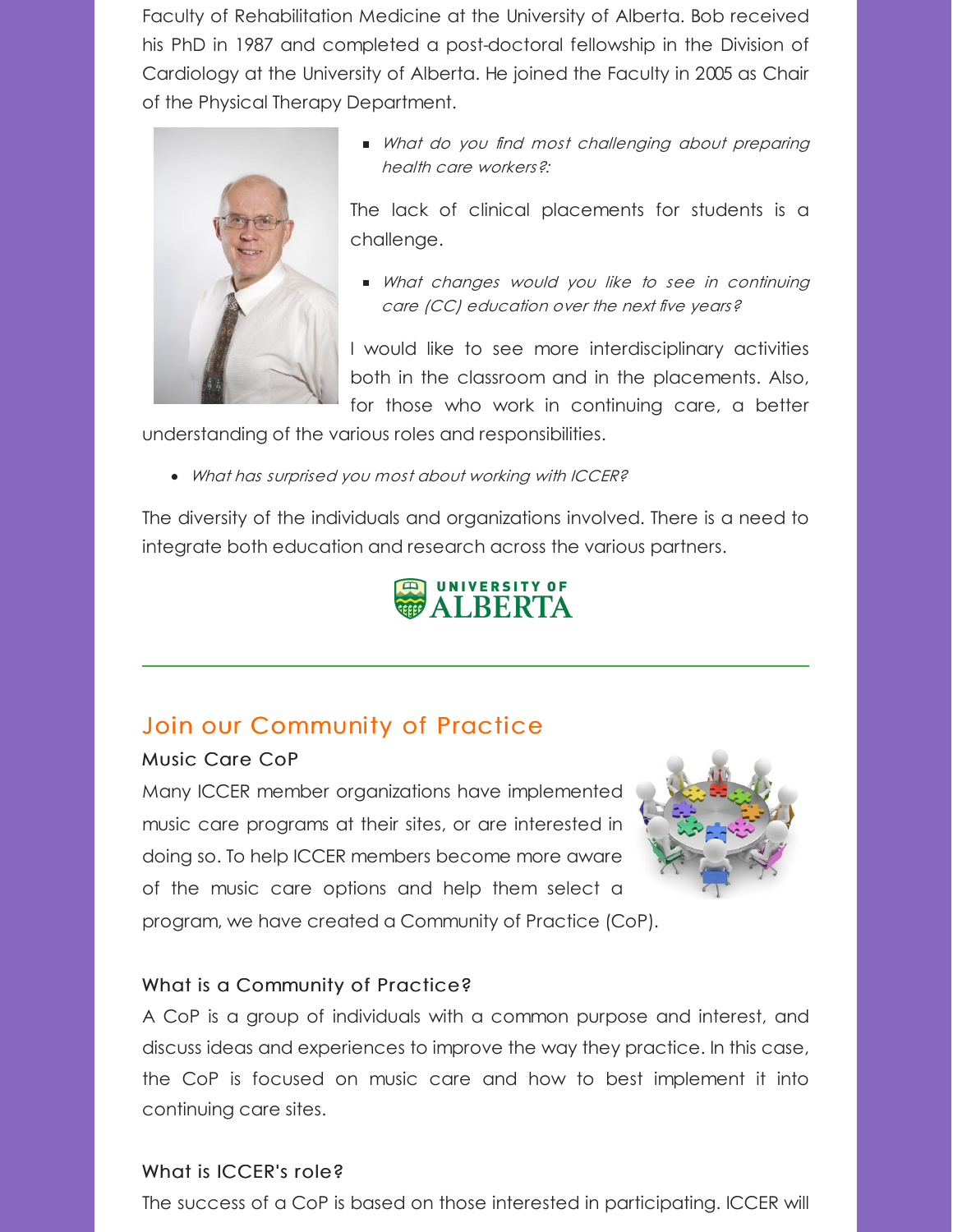provide support and resources to the CoP as needed. ICCER will help bring together representatives from member organizations by helping to schedule meetings, provide use of the ICCER teleconference line, and establish a resource centre available to our members.

All ICCER member organizations are welcome to participate! Staff who are interested and willing to participate, please contact Emily Dymchuk ([emily@iccer.ca](mailto:emily@iccer.ca)). The next COP meeting will be held via teleconference on January 10, 2017 at 10:00 AM.

## Interesting Resources

Each month we will highlight new research, policies, reports, etc. that are applicable to continuing care. If you come across materials you would like to share, please send them to Emily [\(emily@iccer.ca](mailto:emily@iccer.ca)).

• [Room](http://r20.rs6.net/tn.jsp?f=001tQfySHXq9Ry0zqXAmackPNSxugpBNBCthHQbLQW2OYPkcsR-jSQ8qocgR4IpDrg2yNsXaz35vT-Zt_TDw7vqr_Qk6ioPZwyyHXEpAOCAUcheU5yLn5JmCsDTLQaQCaicTy19ZSVx5TsQrvVHw0WcUe6rDsgpdP-0VM984VqEgK8=&c=&ch=) 217 offers free Music Care [Webinars](http://r20.rs6.net/tn.jsp?f=001tQfySHXq9Ry0zqXAmackPNSxugpBNBCthHQbLQW2OYPkcsR-jSQ8qolyR-6xcINYN4hOcWpN7AiUC7SI9iTEfMS3AtgJ3Jn2_PbBBeXxfSEqsFkhO3D4Fv8paZqB9gj49BCoUQy5lEgPNPT2ik1lxvaIl0TInLhbNst5oOjUSs5uCFvMCcaheic99hiUVuh5&c=&ch=) on the 2nd Wednesday

of every month at 3:30 PM ET. These webinars cover a range of topics and speakers related to the music care field. Registration is required. You can also check out the archives of past webinars on their website!



• Music and [Medicine](http://r20.rs6.net/tn.jsp?f=001tQfySHXq9Ry0zqXAmackPNSxugpBNBCthHQbLQW2OYPkcsR-jSQ8qolyR-6xcINYA8RWEym-Q4Wj04umucE516w4qFCwOHs2TqTjFNKN9tbC-9JmNA_Rvq2waNt0dYuIlLrrhFCGvPYvrKqopSc2NVYErfEOt1ujGJ6RUPtw_ljyp0JKkbzCQGcp-Z7iWR3vuhUsOAUCRW7now4E0guY-g==&c=&ch=) (MMD) is an interdisciplinary journal hosted by the International Association for Music & Medicine (IAMM). The journal covers practice and research related to music interventions in medicine, including the role of music in treating those with dementia.

# Giving Tuesday

November 29th is Giving [Tuesday](http://r20.rs6.net/tn.jsp?f=001tQfySHXq9Ry0zqXAmackPNSxugpBNBCthHQbLQW2OYPkcsR-jSQ8quH6kQb_opJrNlemZq9m8WKPd8vPAaf2Tl_zvswE3pnX-Q81_WnNgRKqWG2n_SuIzx8eiEtIbcFTZNfRSf2KXO-m7IeemOYXp3IKIBMO0xRE4329bHTsS_A=&c=&ch=), a movement for giving and volunteering



taking place after Cyber Monday. Organizations and individuals are encouraged to donate and volunteer to support their favourite causes! Someof their Albertabased partners include Bethany Care Foundation, CapitalCare Foundation, Excel Society, and the University of Alberta. To become a partner or donate, visit the *[GivingTuesday](http://r20.rs6.net/tn.jsp?f=001tQfySHXq9Ry0zqXAmackPNSxugpBNBCthHQbLQW2OYPkcsR-jSQ8quH6kQb_opJrNlemZq9m8WKPd8vPAaf2Tl_zvswE3pnX-Q81_WnNgRKqWG2n_SuIzx8eiEtIbcFTZNfRSf2KXO-m7IeemOYXp3IKIBMO0xRE4329bHTsS_A=&c=&ch=)* website.